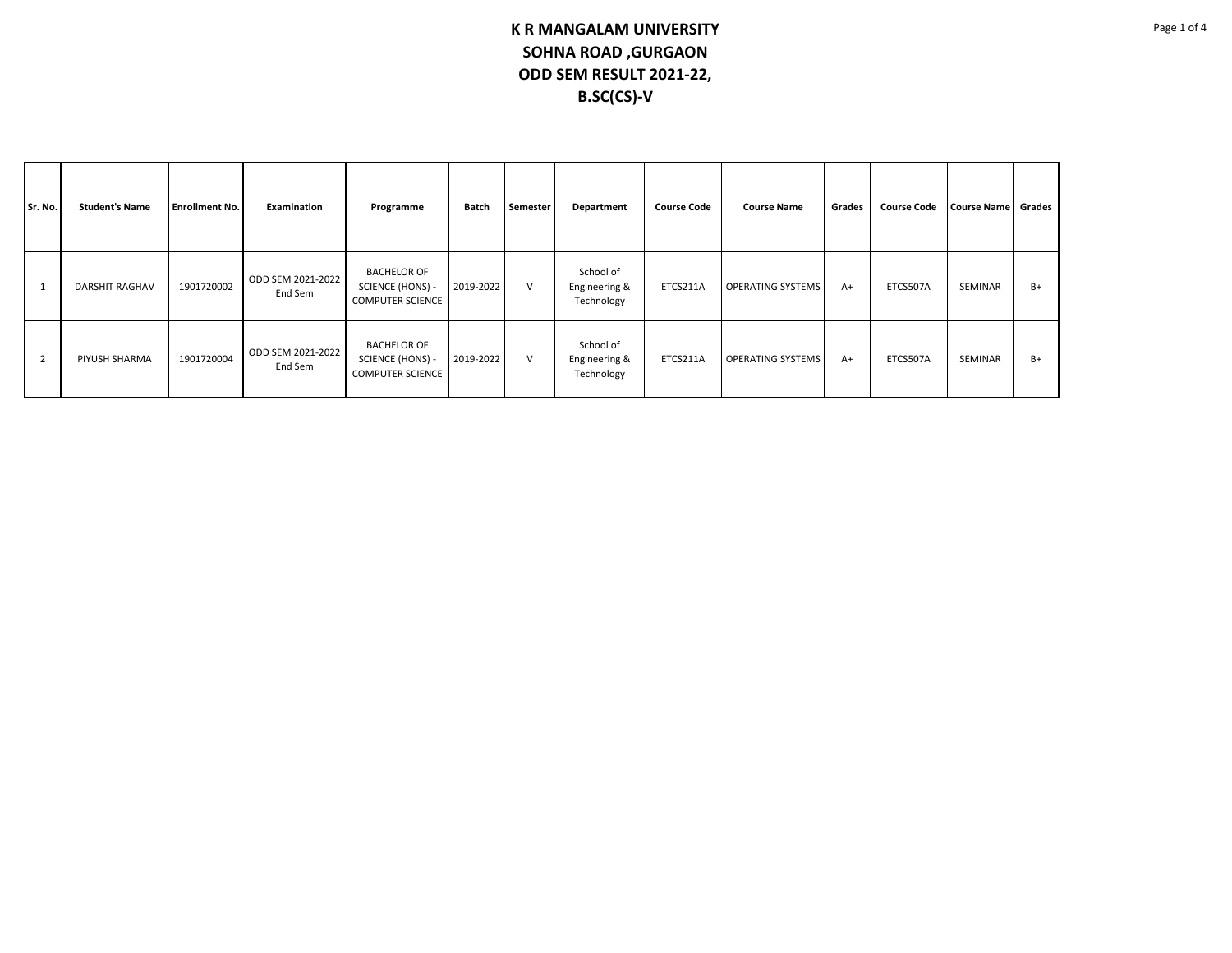| Sr. No.        | <b>Student's Name</b> | <b>Enrollment No.</b> | Examination                  | Programme                                                         | Batch     | Semester | <b>Course Code</b> | <b>Course Name</b>          |      | Grades   Course Code | <b>Course Name</b>       | Grades  |
|----------------|-----------------------|-----------------------|------------------------------|-------------------------------------------------------------------|-----------|----------|--------------------|-----------------------------|------|----------------------|--------------------------|---------|
|                | <b>DARSHIT RAGHAV</b> | 1901720002            | ODD SEM 2021-2022<br>End Sem | <b>BACHELOR OF</b><br>SCIENCE (HONS) -<br><b>COMPUTER SCIENCE</b> | 2019-2022 | $\vee$   | ETCS255A           | <b>OPERATING SYSTEM LAB</b> | $A+$ | ETCS304A             | <b>COMPUTER NETWORKS</b> | $\circ$ |
| $\overline{2}$ | PIYUSH SHARMA         | 1901720004            | ODD SEM 2021-2022<br>End Sem | <b>BACHELOR OF</b><br>SCIENCE (HONS) -<br><b>COMPUTER SCIENCE</b> | 2019-2022 | $\vee$   | ETCS255A           | <b>OPERATING SYSTEM LAB</b> | $A+$ | ETCS304A             | <b>COMPUTER NETWORKS</b> | $A+$    |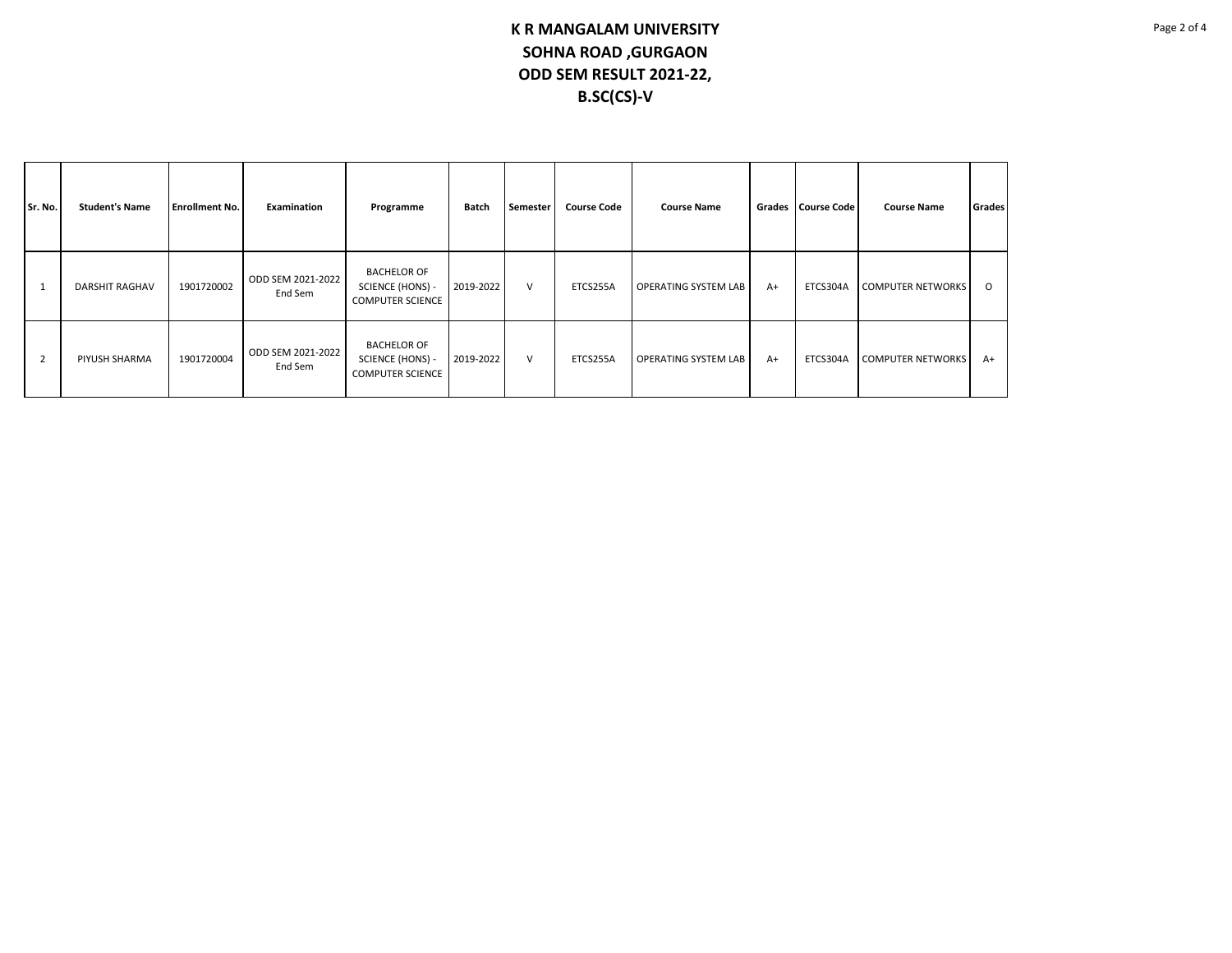| Sr. No.        | <b>Student's Name</b> | <b>Enrollment No.</b> | Examination                  | Programme                                                         | Batch     |        | Semester   Course Code | <b>Course Name</b>           | <b>Course Code</b><br><b>Grades</b> |          | <b>Course Name</b>       |         | Grades Course Code |
|----------------|-----------------------|-----------------------|------------------------------|-------------------------------------------------------------------|-----------|--------|------------------------|------------------------------|-------------------------------------|----------|--------------------------|---------|--------------------|
| $\mathbf{1}$   | <b>DARSHIT RAGHAV</b> | 1901720002            | ODD SEM 2021-2022<br>End Sem | <b>BACHELOR OF</b><br>SCIENCE (HONS) -<br><b>COMPUTER SCIENCE</b> | 2019-2022 | $\vee$ | ETCS365A               | <b>COMPUTER NETWORKS LAB</b> | $\circ$                             | ETCS206A | <b>COMPUTER GRAPHICS</b> | $\circ$ | ETCS258A           |
| $\overline{2}$ | PIYUSH SHARMA         | 1901720004            | ODD SEM 2021-2022<br>End Sem | <b>BACHELOR OF</b><br>SCIENCE (HONS) -<br><b>COMPUTER SCIENCE</b> | 2019-2022 | $\vee$ | ETCS365A               | <b>COMPUTER NETWORKS LAB</b> | $\circ$                             | ETCS206A | <b>COMPUTER GRAPHICS</b> | $A+$    | ETCS258A           |